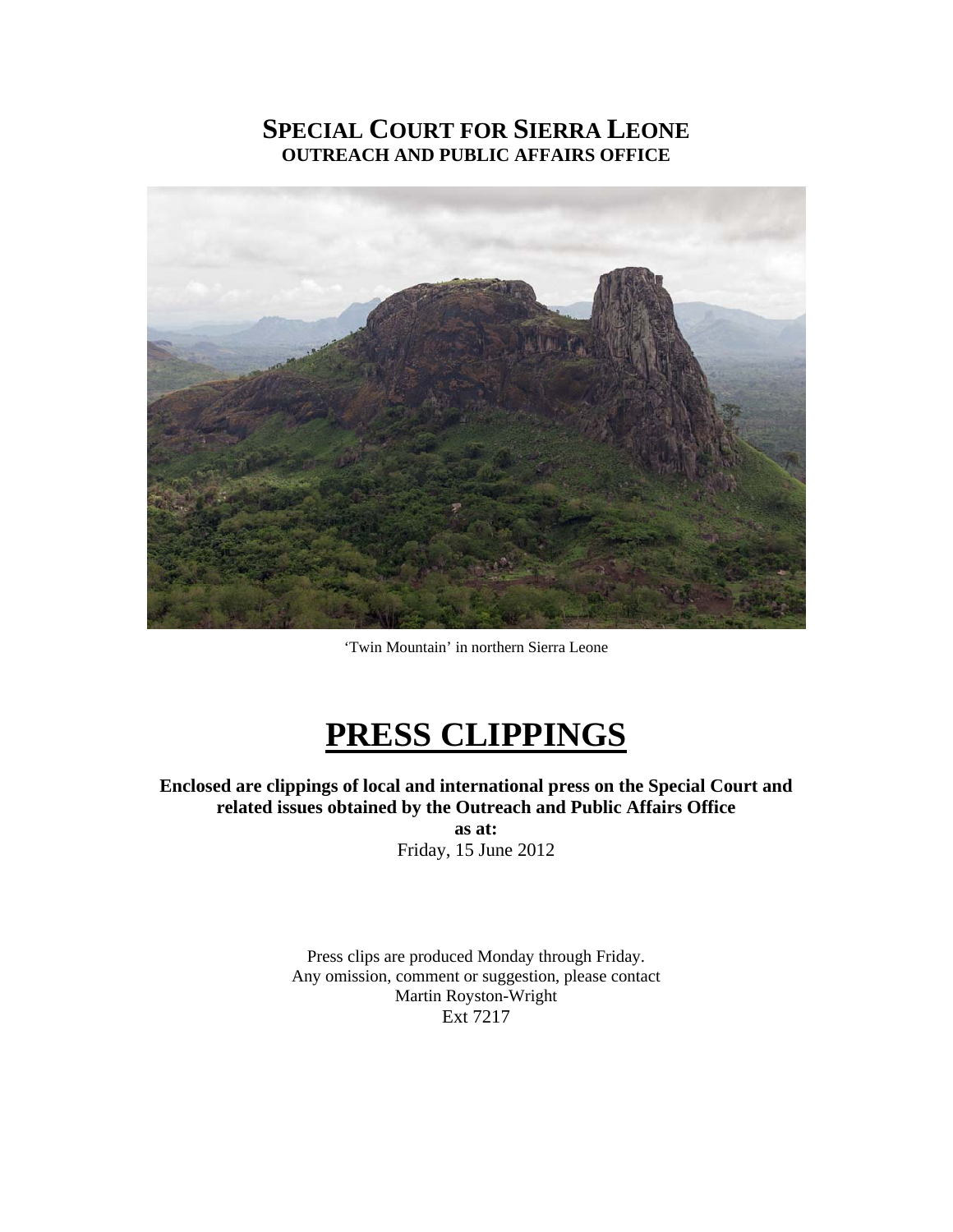| <b>Local News</b>                                                                   |              |
|-------------------------------------------------------------------------------------|--------------|
| Special Court President on the detention of ICC staff in Libya / OPA Press Release  | Page 3       |
| The Judiciary and the Truth and Reconciliation Commission/ Concord Times            | Pages 4-6    |
| <b>International News</b>                                                           |              |
| International Criminal Court Swears in Gambian Lawyer as its New Prosecutor / CNN   | Page 7       |
| Fatou Bensouda: Changing of The Guard at The ICC / Radio Netherlands Worldwide      | Pages $8-10$ |
| Defense Argues STL illegally Established / The Daily Star                           | Pages 11-12  |
| UN Tribunal Transfers Case Involving Former Rwandan Official to Kigali / Afriquejet | Page 13      |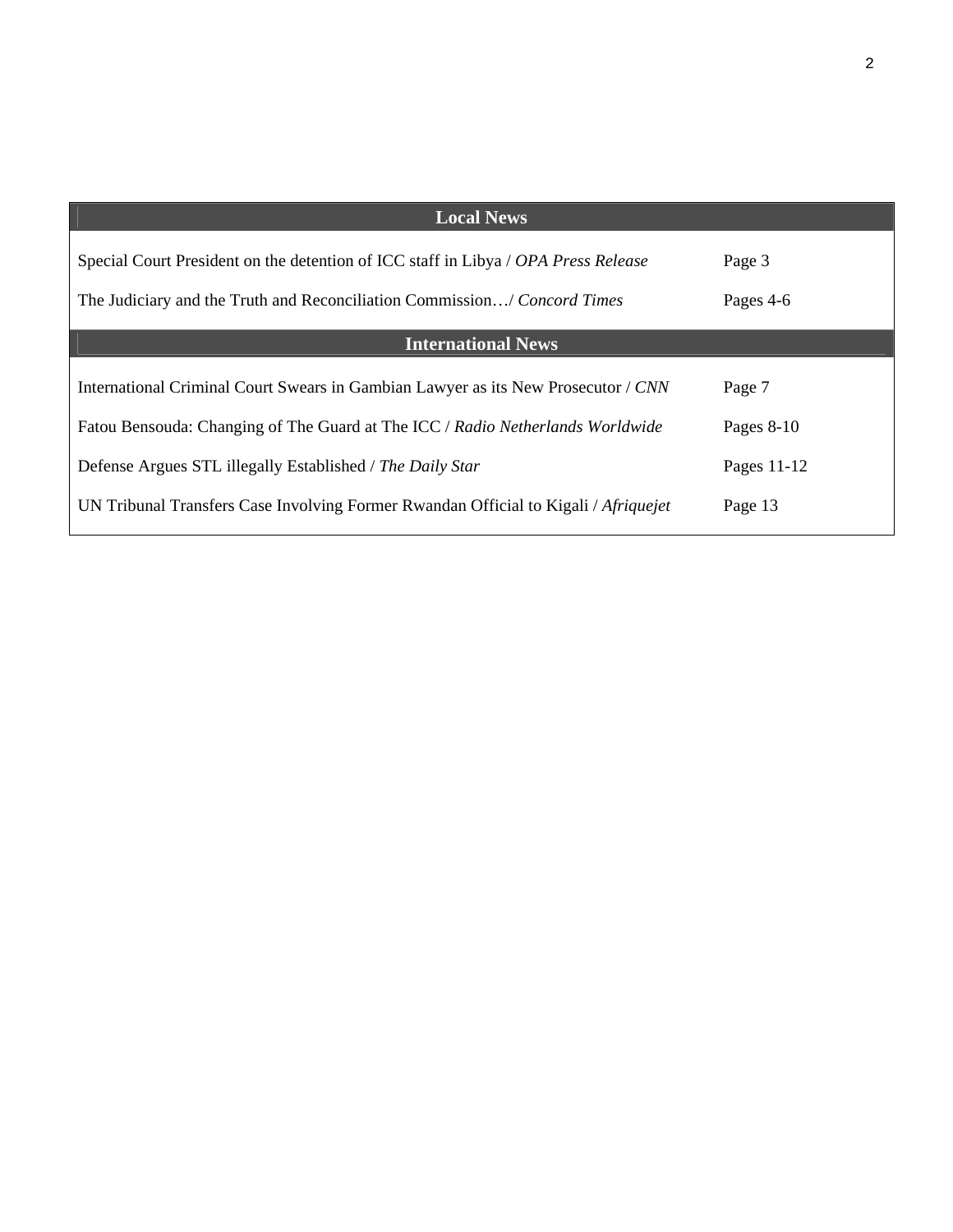

# **Special Court for Sierra Leone**  Outreach and Public Affairs Office

# **PRESS RELEASE Freetown, Sierra Leone, 15 June 2012**

#### **Statement by Special Court President Justice Shireen Avis Fisher on the detention of ICC staff in Libya**

I am deeply concerned about the detention by the Libyan government of four ICC staff while on mission in Libya. Intimidation of staff members of the institutions of the international criminal justice system while on official duty strikes at the heart of that system. The success of the Special Court for Sierra Leone owes much to the co-operation of the international community in respecting the Court's mandate, and accommodating the necessary privileges of the Court's personnel and the lawyers who practice before it.

The privileges and immunities of the detained ICC staff are essential to the performance of their mandated functions, as ordered by the ICC Pre-Trial Chamber on 27 April 2012, consistent with UN Security Council Resolution 1970. They must be permitted to exercise these functions without fear, harassment or intimidation.

I therefore join the Presidents of the ICC and the ICTY in calling for the immediate release of the ICC staff members.

#### #END

The Special Court is an independent tribunal established jointly by the United Nations and the Government of Sierra Leone. It is mandated to bring to justice those who bear the greatest responsibility for atrocities committed in Sierra Leone after 30 November 1996.

INFORMATION FOR MEDIA - NOT FOR ADVERTISING

Produced by the Outreach and Public Affairs Office Special Court for Sierra Leone Mobile: 232 76 655732 Email: SCSL-pressoffice@un.org

Visit our website at www.sc-sl.org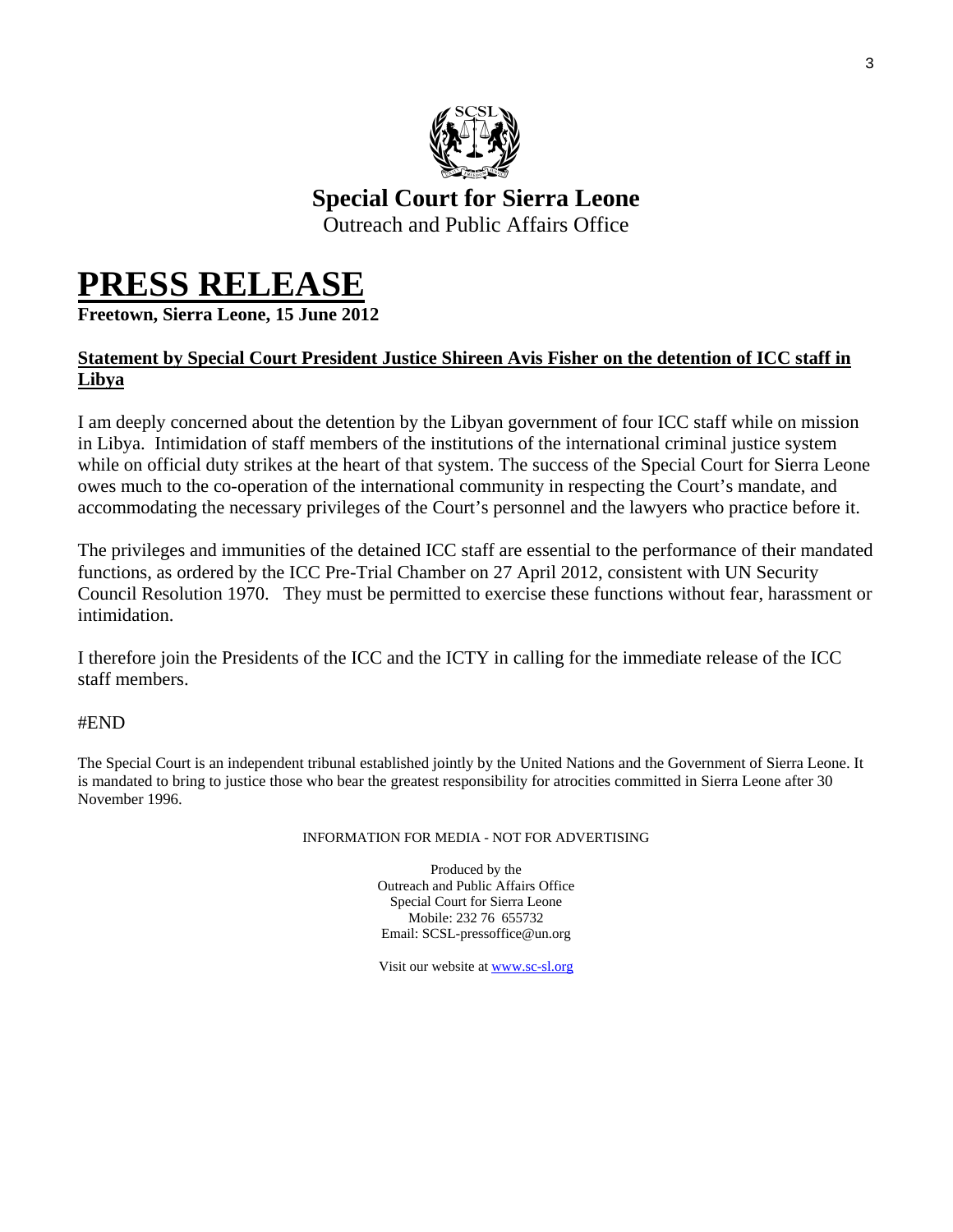Concord Times (Online) Thursday, 14 June 2012

**Sierra Leone: The Judiciary and the Truth and Reconciliation Commission Recommendations - a Case of Motion but No Progress??** 

By Sonkita Conteh

Opinion

On 29th May 2012, the Sierra Leone Truth and Reconciliation (TRC) website was re-launched with support from the Open Society Initiative for West Africa (OSIWA), after a long period offline due to financial constraints. That same week Charles Taylor was slammed a 50 year jail term by the Special Court for Sierra Leone. While the latter event was covered by major news outlets all over the world, the former was pretty low key, but in my opinion no less important. Going through the refurbished website, which contained the very detailed report of the commission, I was drawn to the 'recommendations matrix' which records progress on the implementation of the TRC's recommendations. The report itself is a poignant account of the causes and course of the decade-long civil conflict as told by those who were lucky to be left alive, as well as a rousing call to action to prevent the recurrence of such a national calamity. As shown by the matrix, the pace of implementation is rather lethargic giving rise to accusations of apathy on the part of the government. The fact that the website was offline for a long time until resuscitated by OSIWA speaks volumes about national commitment to propagating the outcome of such an important process.

For someone working on access to justice issues, the findings of the TRC with respect to the failure of justice makes miserable reading even today, 8 years after the report was made public: 'Institutions such as the judiciary... had become mere pawns in the hands of the executive. Corruption in the judiciary... was rife'. 'Lawyers and jurists in Sierra Leone have failed to stand up to the systematic violation of the rights of the people'. 'There is little or no meaningful access to the courts for the majority of Sierra Leoneans'. In effect, the commission found that the judiciary shared responsibility for the outbreak of war in Sierra Leone- a very substantial indictment for an institution of justice.

In relation to the judiciary, the TRC put forward what it called 'imperative recommendations' which were intended to be acted upon immediately or 'as soon as possible' and in good faith. The commission called for the judiciary to discard laws or practices contrary to justice or which undermined the rights to liberty, equality and justice. It also urged the judiciary to uphold the values that underlie an open and democratic society such as human dignity, equality and freedom.

Ten years after the official end of the civil conflict, has anything changed at all, in the justice sector? There have certainly been several developments in the justice sector, due in part to the stout contribution of overseas development partners and local and international civil society organisations. A few more court buildings have been erected to cope with demand, some in rural areas; there have been a number of local and international recruitments to boost judicial manpower; a code of conduct for judicial officers has been adopted; a fast track commercial court has been established; a raft of legislation have also been enacted including most recently a legal aid act with more, such as a sexual offences law, in the works and a judicial training institute is also taking shape. The government has adopted a new Justice Sector Reform Strategy and Investment Plan 2011-2014, its blueprint for 'bringing justice to the doors of Sierra Leoneans', a previous one with similar objectives having expired in 2010.Has the cumulative effect of these developments translated into palpable improvements in the dispensation of justice by our courts?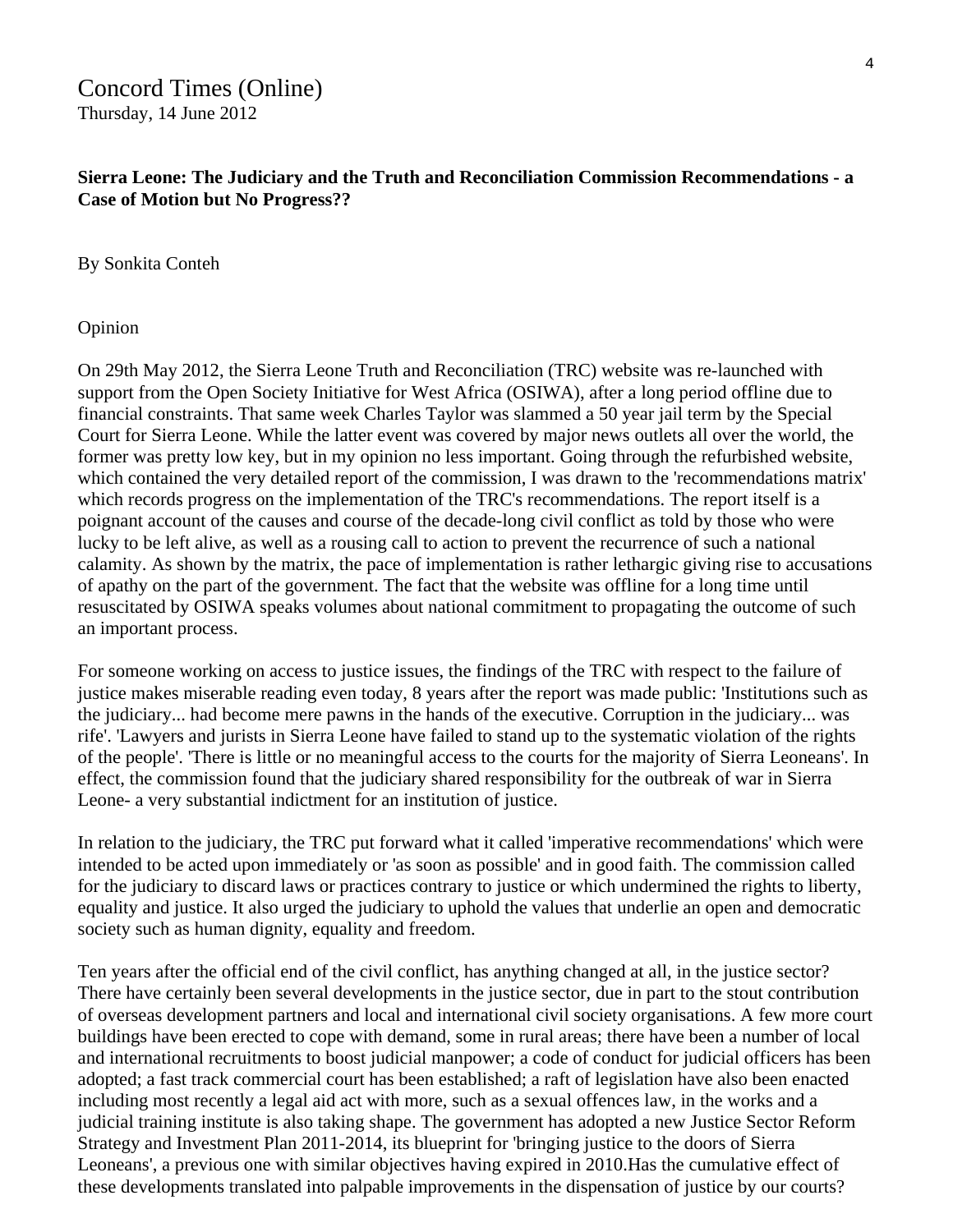Many will agree that in spite of these efforts at pushing through reforms, several critical challenges continue to beset the judiciary, which if not boldly confronted, will continue to situate the judiciary in the muck of our unpalatable recent history, causing it to lose the confidence of a public that it is meant to serve.

Foremost amongst these challenges is the issue of corruption. A 2010national public perception survey on corruption put the judiciary in the six topmost institutions where corruption is most prevalent.75% of respondents also identified the judiciary as 'being most responsible for the failure of the war against corruption'. For many who have had contact with courts, the survey merely confirmed a long-held view that the judiciary has remained corrupt throughout the post-conflict period despite huge capital and other investments to reform it. The failure by the country's Anti-Corruption Commission to prosecute two judges accused of involvement in corruption, even though one of them has repeatedly called for such prosecution and the controversial convening of a tribunal by the judiciary instead, reinforces the negative public perception of the judiciary either as protectionist or simply ineffectual. Currently, the trial of a deputy registrar of the high court charged by the anti-graft body for corruption has not proceeded after the initial appearance apparently because someone within the judiciary is playing the role of 'the godfather'. There are many reports of justices of the peace, magistrates and judges habitually urging litigants to give them incentives directly rather than secure the services of a lawyer. Reports also abound about judicial support staff demanding and receiving payments before they carry out their official functions. Unless bravely and coherently tackled, the issue of corruption will continue to blight the courts forcing many to resort to external means of resolving disputes.

The structure of the judiciary is hierarchical for good reason- to maintain a system of oversight. This however has not helped in ensuring that there is appropriate supervision across all tiers. Many of the courts, particularly the lower ones are painfully shambolic and unproductive. The situation is worse in rural areas where proper judicial management hardly extends. Presiding officers, particularly those on the lower bench routinely behave like part time employees commencing court sittings very late and only for a few hours while litigants and lawyers would have been waiting for hours. The unlucky ones, mostly those without lawyers endure repeated adjournments or lengthy detention until they become disinterested or disillusioned. Now, plaintiffs cynically remark that the reason they take disputes to court is merely to waste the other party's time rather than seek justice. When they do sit on matters, judicial officers often do not conform to rules of procedure or wield their enormous powers capriciously, especially in relation to bail. A certain judge is cited as being averse to recording court proceedings in the usual long hand; as a result lawyers find it difficult to for instance 'perfect' orders based on his pronouncements in court. This usually leaves them and litigants alike 'high and dry'. In criminal matters, accused persons especially those that are not represented by counsel spend inordinately long periods in detention without their cases being heard on the merit. Presently, a certain court in the rural areas has over 100 cases awaiting trial on indictment due in part to the judge's very irregular schedule. Most of the accused persons are in detention and some, because of overcrowding, have had to be transferred to another jail, notorious for its terrible conditions. Supervision is essential to ensure consistent performance over time and judicial officers must be accountable for how they spend their time. By adopting a laidback attitude to work, they are essentially denying justice to those seeking it. Besides, there are serious moral questions to be asked of a judge or magistrate who gets paid by taxpayers for doing little or nothing.

A communal criticism from the lower bench directed mostly at senior officers has been the latter's penchant for interference in court proceedings at the lower level. Magistrates' courts are the work horses of the judiciary dealing with both criminal and civil cases on appeal, at first instance or as preliminary investigation. It is not uncommon, reportedly, for a magistrate to be telephoned by superiors, while presiding over a case in court and given instructions. Often, this will be about whether or not to grant bail to an accused. Failure to comply with such instructions can attract censure in the form of reduced case docket or constriction of available opportunities. Needless to say that such a practice denigrates the principle of independence that should characterise judicial existence. The judiciary should not just be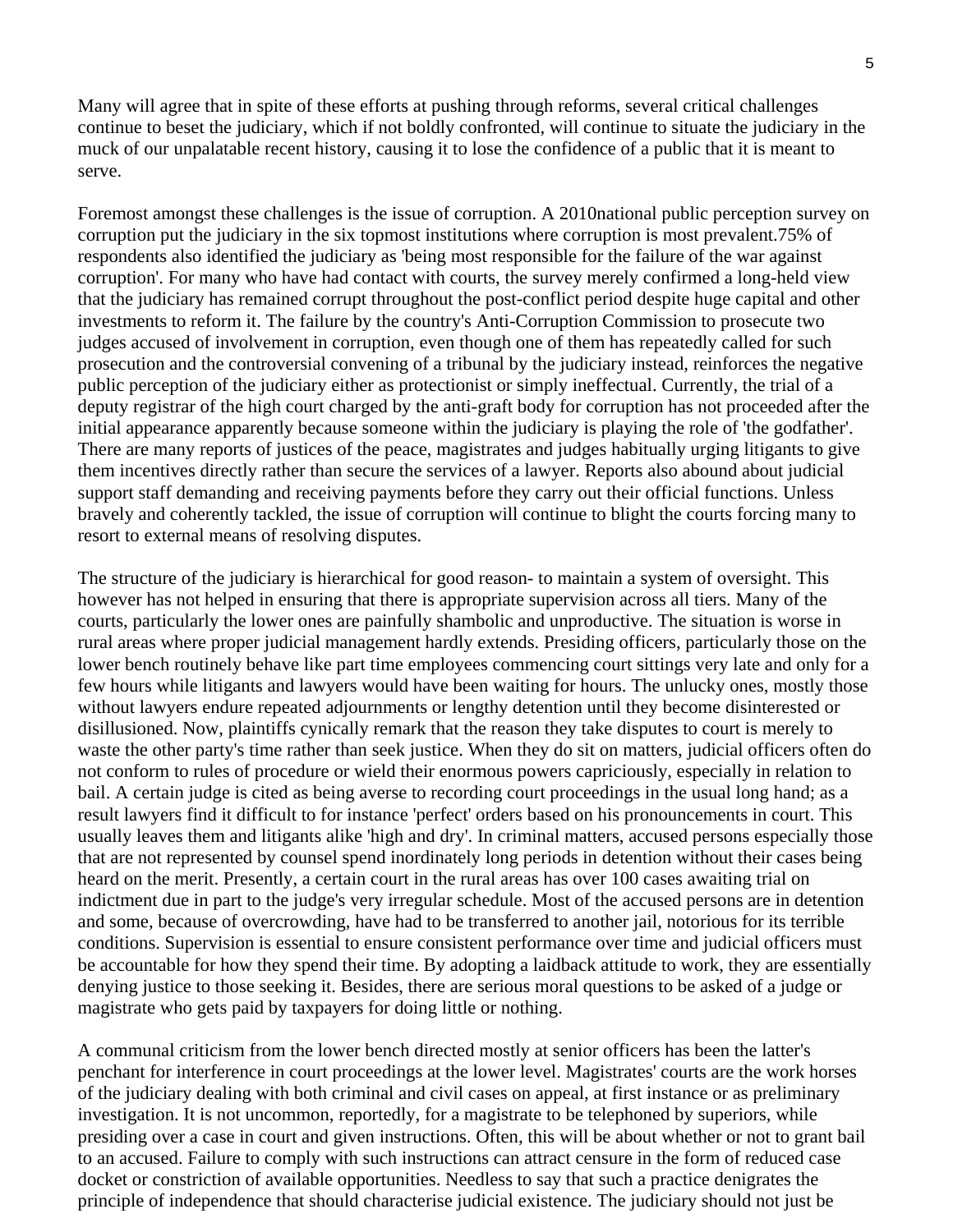independent from the other arms of government, its judges and magistrates should also be free from interference from their superiors. Pulling rank on a magistrate to take a particular line of action not only affects the fairness of the proceedings, it also undermines the presiding officer's self-confidence. Meddling should give way to monitoring.

The adversarial nature of our legal system requires that judges and magistrates exhibit both neutrality and fairness in proceedings. They should be dispassionate and non-partisan, swayed only by compelling evidence and arguments. These traits inspire confidence in even unsuccessful litigants about the evenhandedness of the process and positively influence public perception of the judiciary. Increasingly however, there have been reports of legal practitioners developing unwholesome relationships with magistrates in particular, to gain an unfair advantage in matters before their courts, mostly in exchange for money. Many magistrates are quick to point out that theirs is not a well-paid job, but that is certainly no excuse for such a dishonourable conduct. Lawyers who thrive on such ignominious practice may not need to work hard to earn a living in the short term, but eventually, word does get out to the public and their long term practice is jeopardised. Legal malpractice complaints to the law practice regulatory body have also risen sharply, with lawyers being variously accused of misdeeds such as tampering with or misappropriation of clients' funds, conflict of interests and negligence. The general reluctance of lawyers to represent clients wishing to bring legal action against their transgressing colleagues and the perceived inability of the regulatory body to act robustly nurtures the wrongly but widely held belief that lawyers are above the law. That 70% of respondents in the perception survey voted lawyers as the most corrupt professionals is therefore not surprising.

The Sierra Leone constitution and myriad international human rights instruments guarantee the inherent dignity of everyone irrespective of their status. They also enshrine the principle of presumption of innocence, which means that a person accused of a crime is presumed to be innocent until his guilt is proven. A disturbing observation and a clear cause for concern is the sometimes discourteous treatment of litigants, witnesses and accused persons by both judicial officers and lawyers. Magistrates fail to protect them from the coarse goading of lawyers who mask their inability to properly examine witnesses in insult. Regrettably, magistrates have been observed joining in ridiculing witnesses especially in sexual offences cases. Accused persons in detention, and without legal representation, fare worse. Their cases often get called up last only to be postponed, perpetuating a constant pattern of fruitless court appearances and continued detention. During proceedings accused persons are at the mercy of uncivil lawyers or terrifyingly powerful presiding officers. A certain magistrate in the provinces once threatened to imprison an unrepresented accused for two years because he dared to raise his hand in court for permission to apply for bail. The accused had been told in jail that he had a right to speak in court and apply for bail. Clearly the magistrate had a different understanding. That same magistrate also reportedly sentenced an accused to a term of imprisonment without any plea or evidence. For many, contact with the formal justice system is a traumatising experience in which presiding officers and lawyers play an unenviable part.

So, 8 years and lots of investments later, is the judiciary still a pawn in the hands of the executive? Is corruption still rife in our courts? Are lawyers still failing to stand up to violations of rights? Is there meaningful access to courts for the majority of Sierra Leoneans? There certainly will be many different and probably no definitive answers depending on who one asks. A favourite refrain of judiciary apologists is that the courts are 'a work in progress' pointing to the various developments mentioned earlier. Others claim that 10 years after the end of the war, access to justice is in a sorrier state now than it was before. Whatever view one might adopt, one thing is however certain- public confidence in the judiciary and lawyers is currently at an absolute low and this is as clear a barometer of progress in the judiciary as one can hope to get. Something more profound than an image repair is urgently required to turn the tide of public perception and rebuild confidence in the judiciary as independent and impartial forum where ordinary people can get justice. The resuscitated TRC website nevertheless provides an opportunity to, be reminded of the challenges of our troubled past ,measure present actions and hope that in our lifetime, things might so improve in the judiciary as to command a volte-face in public opinion.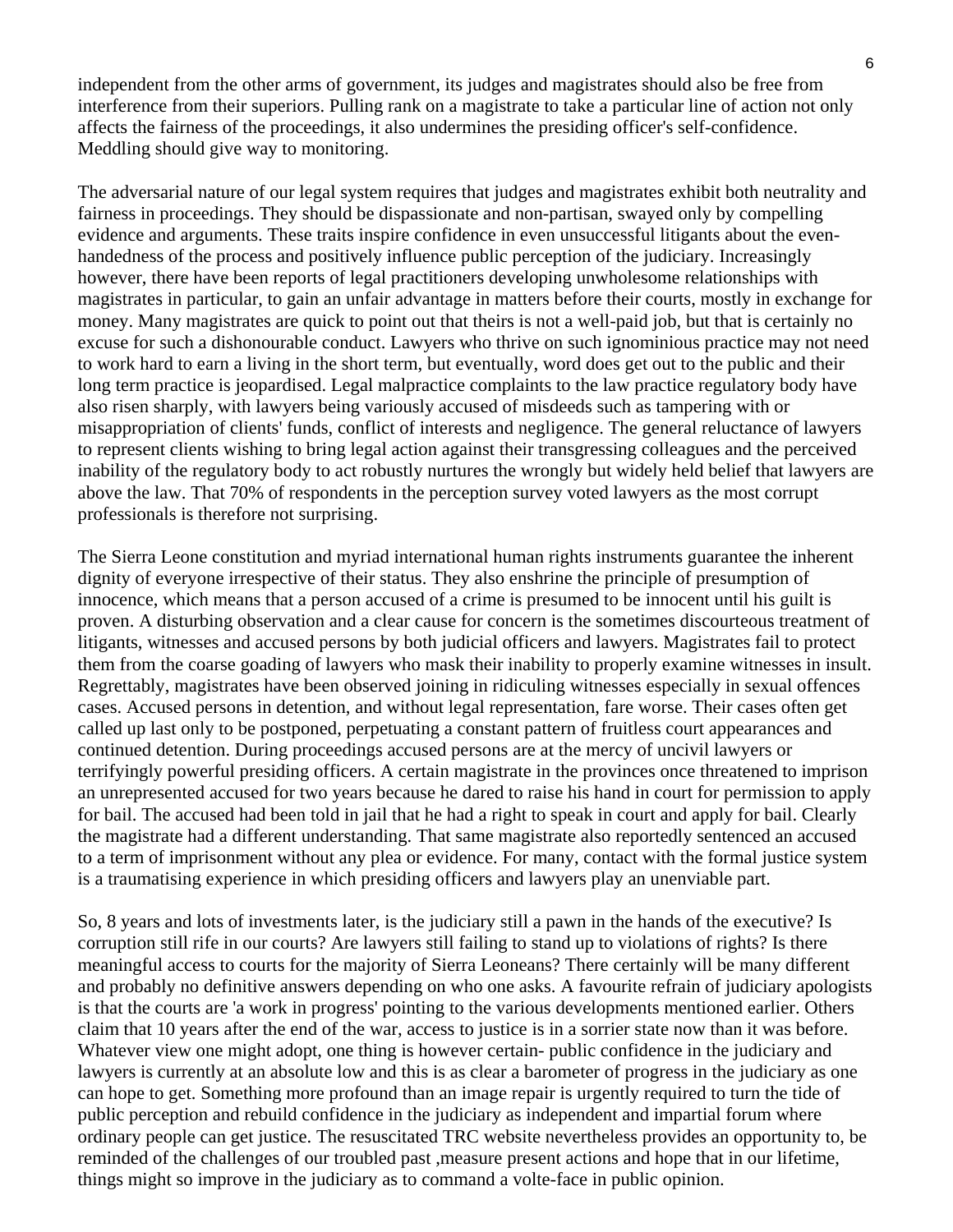## CNN Friday, 15 June 2012

#### **International Criminal Court swears in Gambian lawyer as its new prosecutor**

The International Criminal Court swears in Gambian lawyer Fatou Bensouda as its new prosecutor Friday, the first woman to assume the top job at the world war crimes tribunal.

She replaces Argentinean Luis Moreno-Ocampo, the inaugural prosecutor for the world court, whose nine-year term ends this month.



Bensouda served as Moreno-Ocampo's deputy at the court based in The Hague, Netherlands. Member nations that recognize the court's jurisdiction voted for her unanimously during a December meeting at the United Nations.

Her appointment comes amid fierce criticism against the court -- which has a heavy caseload of Africa investigations - that it disburses justice selectively by focusing on the continent.

The court currently has investigations in the Democratic Republic of the Congo, the Central African Republic, Uganda, Kenya, Sudan, Ivory Coast and Libya.

"Bensouda is taking over an established office with an already sizable caseload," Human Rights Watch said in a statement. "The office has opened investigations in seven countries and is conducting preliminary examinations to determine whether to open an investigation in at least seven other countries."

Critics have said the court targets Africa and bypasses opportunities to investigate abuses in various nations, including Afghanistan and Iraq.

"Her election is a positive move by the International Criminal Court, " said Ayo Johnson, director of Viewpoint Africa. "The court needs an African in the role to justify why it is so heavily focused on African dictators . The court must be fair and should be seen as consistent in how it discharges justice, and not only focus on Africa.

Bensouda has worked in various other positions, including as adviser to the International Criminal Tribunal for Rwanda, which is trying key figures in the 1994 genocide. She has also served as justice minister and attorney general in her native Gambia.

Supporters of the court applauded her appointment.

"In Syria and other strife-torn countries over the past 10 years, the ICC has come to symbolize the last, best hope for justice," said Richard Dicker, international justice director at Human Rights Watch. "We look to Bensouda's leadership to advance cases, build bridges with victims, and push countries to support its impartial application of the law to get the job done."

Bensouda was on this year's Time magazine list of 100 Most Influential People in the World.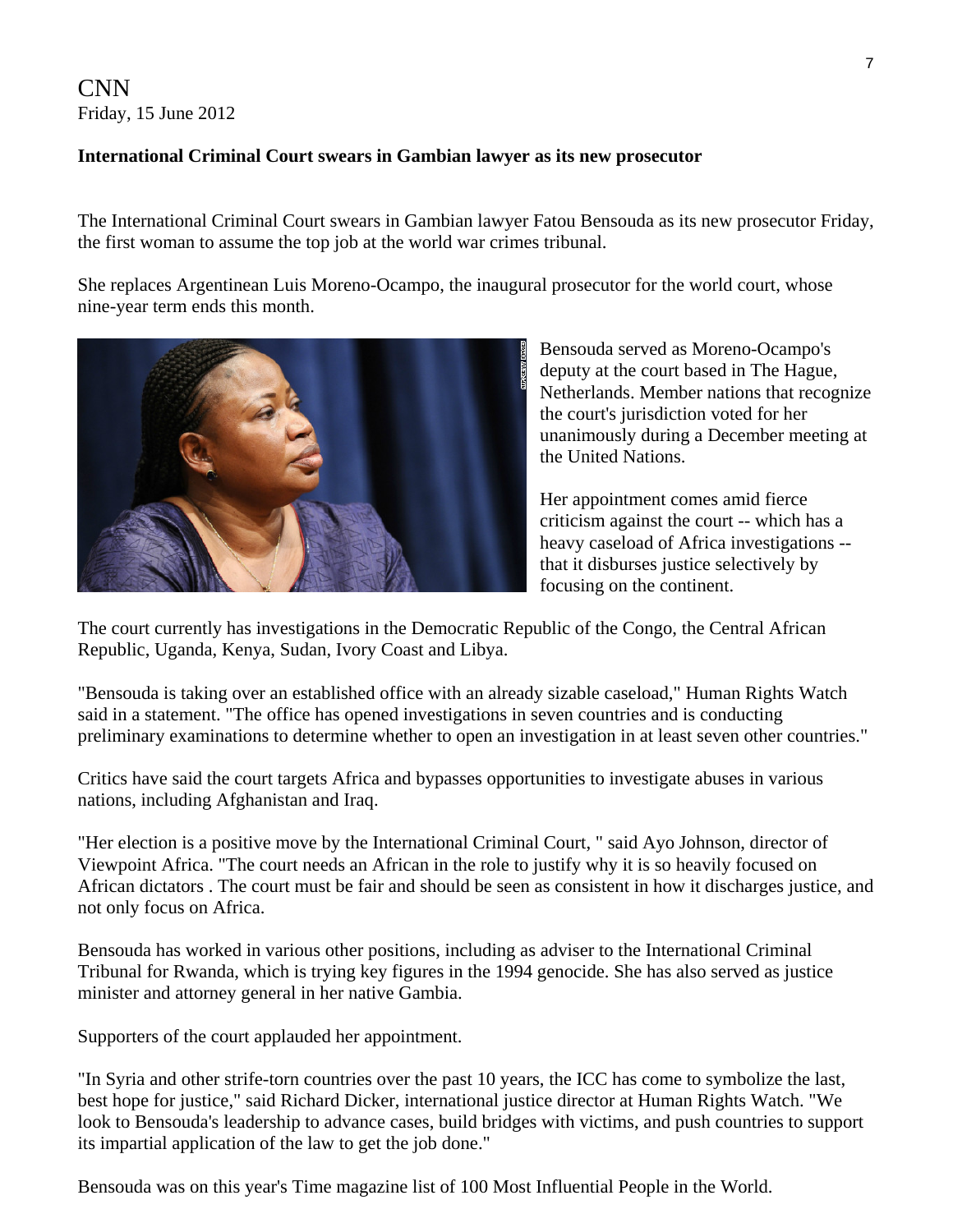## Radio Netherlands Worldwide

Wednesday, 13 June 2012

#### **Fatou Bensouda: Changing of the guard at the ICC**

When the new prosecutor of the International Criminal Court (ICC) was asked to take a seat by the journalists who came to question her, she looked down and proclaimed, "The hot seat!" But the world's next top prosecutor—Gambian lawyer Fatou Bensouda—doesn't shy away from controversy.

#### By Lauren Comiteau, The Hague

Quite the opposite, the mother of two boys has a history of tackling injustice head on--from Gambian criminals to heads of state. She served as a prosecutor in her native country's Ministry of Justice and also worked at the International Criminal Tribunal for Rwanda (ICTR) before coming to the ICC as outgoing prosecutor Luis Moreno-Ocampo's deputy.

On Friday, she takes his place as the chief prosecutor of the world's first permanent international criminal court. And her agenda is already full: she'll be prosecuting the court's first head of state, former Ivorian President Laurent Gbagbo, and overseeing seven cases and nine preliminary investigations.

Just days before her swearing-in for the nine-year post, she spoke with a group of foreign correspondents about her hopes, her obstacles and about shattering the glass ceiling.

#### **What's the difference between prosecuting criminal cases at national and international levels?**

When you get to the international level, the scale is different. You're talking about hundreds and thousands of victims and perpetrators, about many killings and rapes at the same time…. Also at the national level, prosecuting is not so difficult…. [If] you want people arrested, you give orders and people are detained. You have access to your witnesses and the challenges of witness protection are not so great.

But when you come to the international level, these become huge challenges. Most of the time at the ICC, you're operating in situations of ongoing conflict. The security situation on the ground is sometimes impossible…and because the prosecutor is the office that deploys first to the field, there is this huge responsibility to ensure that those who we talk to are not exposed….

#### **Isn't it frustrating to see people like al-Bashir out there and the ICC can't do anything?**

I see the setting up of the ICC as a system in which member states resolved in 1998 to create this institution. But in making it effective, member states also have a big role to play and they undertook to play that role by signing and ratifying the Rome Statute. The ICC doesn't have a police force. But the police of 121 member states are the police of the ICC. The armies of these countries are the armies of the ICC….

There is a sense of frustration of course when we see the likes of Joseph Kony and Omar al Bashir still out there…. But our duty under the Rome Statute has been done. We were supposed to investigate, prosecute, issue arrest warrants and present evidence. And in all these cases we have done it….

#### **What are the main challenges to fighting impunity in the world?**

The issue with the ICC is that we're a judicial institution operating in a political environment. And this sometimes becomes a challenge. Because whatever move the ICC makes—whether we decide to move,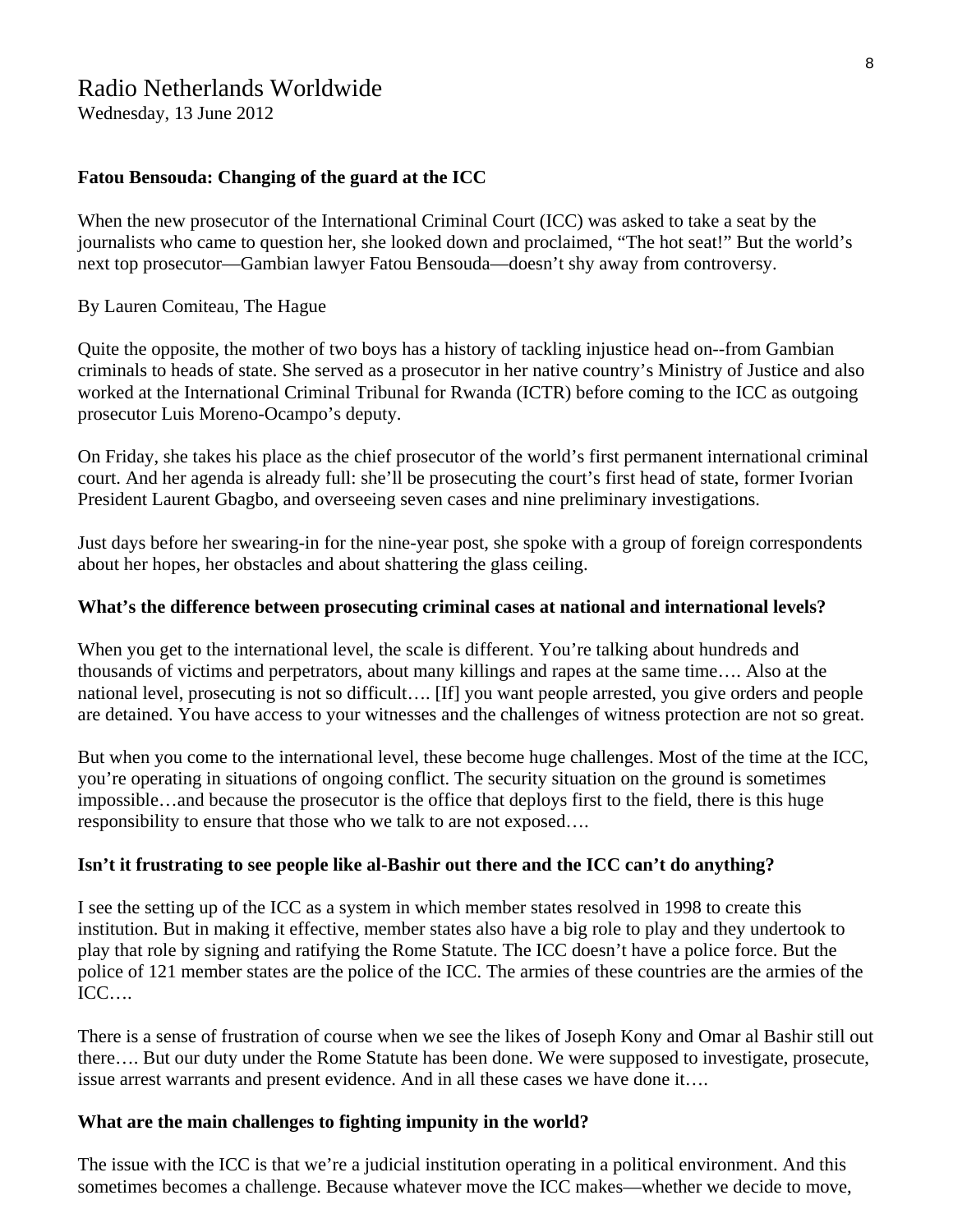whether we do not move, whether we charge someone below the line or very high up—there is always criticism.

So I think apart from seeking cooperation, one of the major challenges we face is that we have to continue to perform our functions strictly within the law…. I think if we do this and are very transparent about it, the credibility of the ICC will continue to grow.

#### **Some people say this is an African court that now has an African prosecutor. What do you say?**

I am an African and I am very proud of that…I'm not going to discount it or dismiss it. But I think it is not because I am an African that I was chosen for this position. I think my track record speaks for myself…. I have been endorsed by the African Union [AU], but I am a prosecutor for 121 states parties and this is what I intend to be until the end of my mandate….

#### **Do you think some of that criticism will die down now that there's an African prosecutor? And isn't the AU at odds with the ICC, telling its members not to cooperate with the court?**

The problem with the AU is not to not cooperate with the court generally, but not to cooperate with the court with regards to Bashir…. And we have to take note of what's happening with individual African states.

Over 90 percent of our requests for assistance go to African states, and they come back positive. Africa continues to engage with the ICC. I think one of the best examples you can find, even though we're having difficulties in that case, is the Kenya case. There are current presidential candidates who are coming before the ICC and appearing before judges voluntarily….

Whether this perception can change because there is an African prosecutor, I don't know. But contrary to what is being said, that the ICC is targeting Africa, the ICC is working for and with the victims of Africa…. They are the ones who are suffering from all these very serious crimes….

#### **What about criticisms that you're destabilizing situations, like in Kenya, by supporting one side?**

There is a track record on the continent that…the opposite is true. In Uganda, with Joseph Kony, even though we have not been able to arrest him, I think the intervention of the ICC has contributed immensely to bringing peace to Northern Uganda and to Uganda….

Likewise in Kenya. Our hope has always been that in the next elections, there wouldn't be post-electoral, or even pre-electoral, violence. And so far, this is going in the direction we hoped.

In the Cote d'Ivoire, I think the ICC's intervention has played a big role…. Laurence Gbagbo is our first case. There will be others.

#### **How as a young girl did you decide to take up law?**

….I was very concerned about the domestic abuse that I saw happening that I could not do anything about. I thought if I were older, probably I would be able to do something. It wasn't happening in my immediate family, but in Africa--in Gambia--you live in communities. And you see it…. And always there was this innate feeling in me saying this shouldn't happen…. So for me, it was something I had to do.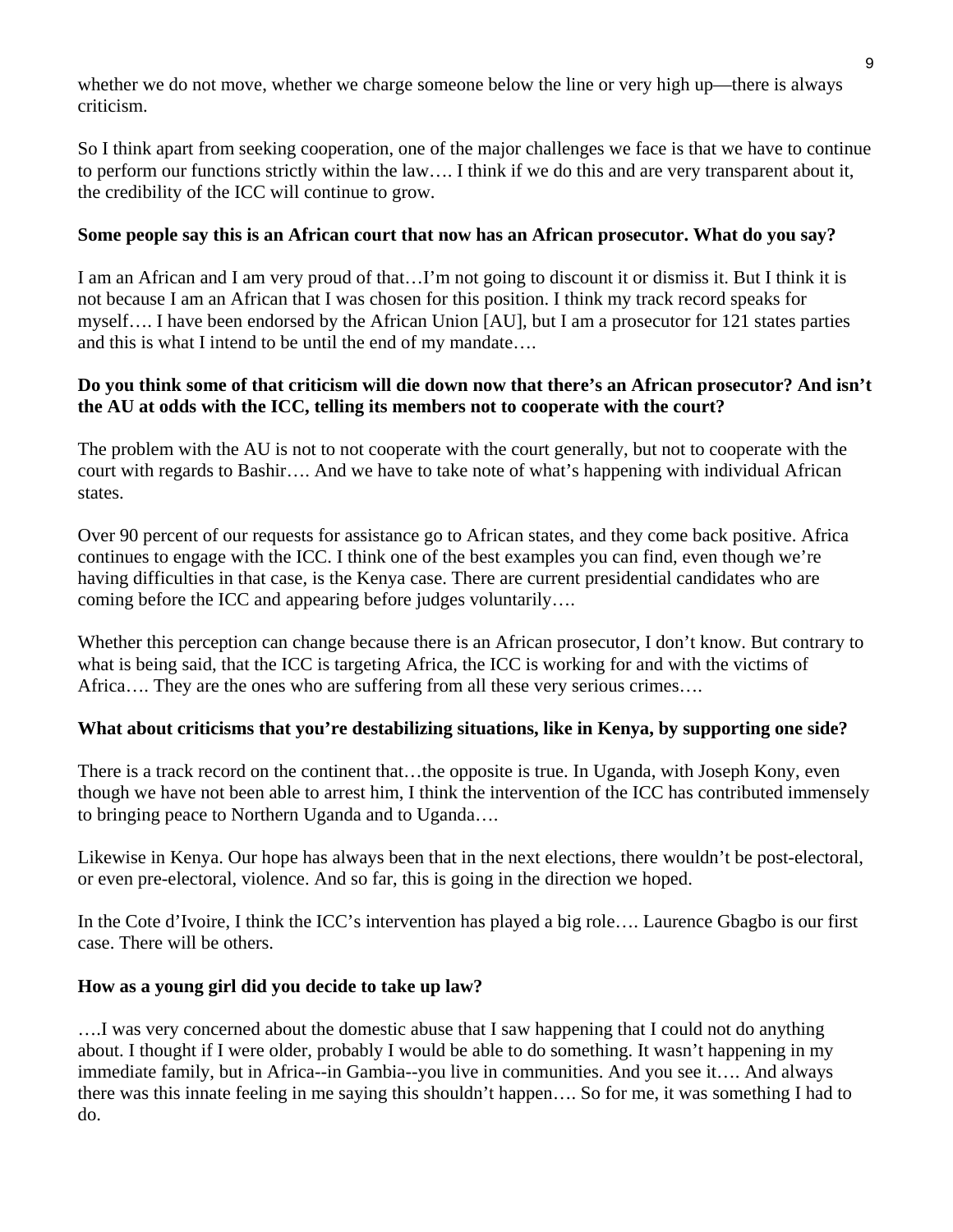#### **Who were your greatest mentors?**

My greatest mentor is my mum…. I regret she's not around anymore to see all of this. But also I grew up looking up to certain people. I remember there was this lady lawyer always standing up…called Amie Bensouda, also Bensouda (you know these Bensouda men, they follow these lawyers!).

Also I have my elder sister, Warrage, my half-sister actually, but I always say that we don't know who's half, who's full…. So it's many people. The beauty in Africa is the community…. Everyone feels they have this protection they have to give to you…. I believe it makes you stronger.

It is important as an African to have girls see that there is a possibility that they can get to here. There's always the belief that there's only so much you can achieve coming from Africa and nothing more, like you've been given a handout and you should be happy.

My example shows that this is not true, that the sky is the limit. There's no glass ceiling for Africans, for all women actually….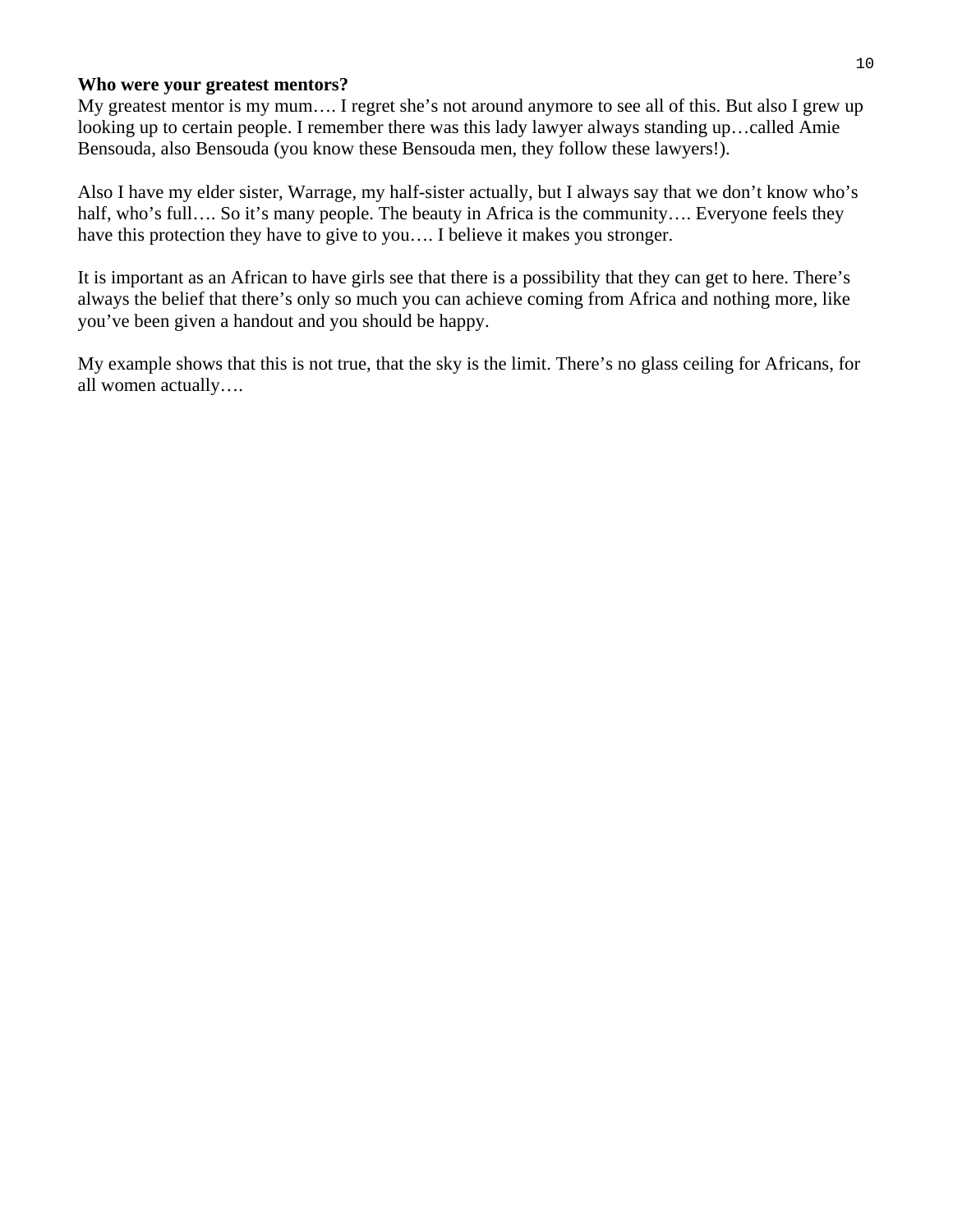# The Daily Star Friday, 15 June 2012

#### **Defense argues STL illegally established**

#### By Willow Osgood



*Judges of the U.N. Special Tribunal for Lebanon (STL) (back row, L to R) Janet Nosworthy, Micheline Braidi, Robert Roth, David Re and Walid Akoum attend the opening of the public hearing at the court in Leidschendam, near The Hague June 13, 2012. (REUTERS/Robert Vos/Pool)* 

BEIRUT: The defense teams of the Special Tribunal for Lebanon argued Thursday that the U.N. Security Council abused its powers when it illegally established the court, urging the judges to find that the tribunal has no jurisdiction in the 2005 attack that killed former Prime Minister Rafik Hariri.

On the second day of hearings on defense motions challenging the court's jurisdiction, Antoine Korkmaz, attorney for Mustafa Baddredine, one of the four Hezbollah members indicted by the Netherlands-based STL, cited a number of "legal oddities" in Security Council Resolution 1757, which established the court.

Korkmaz charged that the 2005 attack was not one of three recognized international crimes – war crimes, crimes against humanity and genocide – arguing that the crime should have therefore been handled domestically.

"These oddities have created more of a disturbance to security in Lebanon than the threat the Security Council said it was trying to solve," he continued.

The defense asked the judges to decline jurisdiction in the case over what they described as the Security Council's abuse of power and the resolution's violation of international law.

They maintain that it was clear by 2007 that the bombing was not a threat to international peace and that the Security Council invoked Chapter VII only in order to bypass political obstacles blocking the ratification of an agreement between Lebanon and the U.N. to create a court. Action under Chapter VII must be in response to threats to international peace and security.

But prosecutor Norman Farrell argued that it was not the court's job to determine whether the bombing posed a threat to international peace.

"[The defense] is asking you to substitute your view for that of the Security Council ... With respect, the court doesn't have jurisdiction to do that," he said, adding "you don't get to decide whether it was actually a threat or not."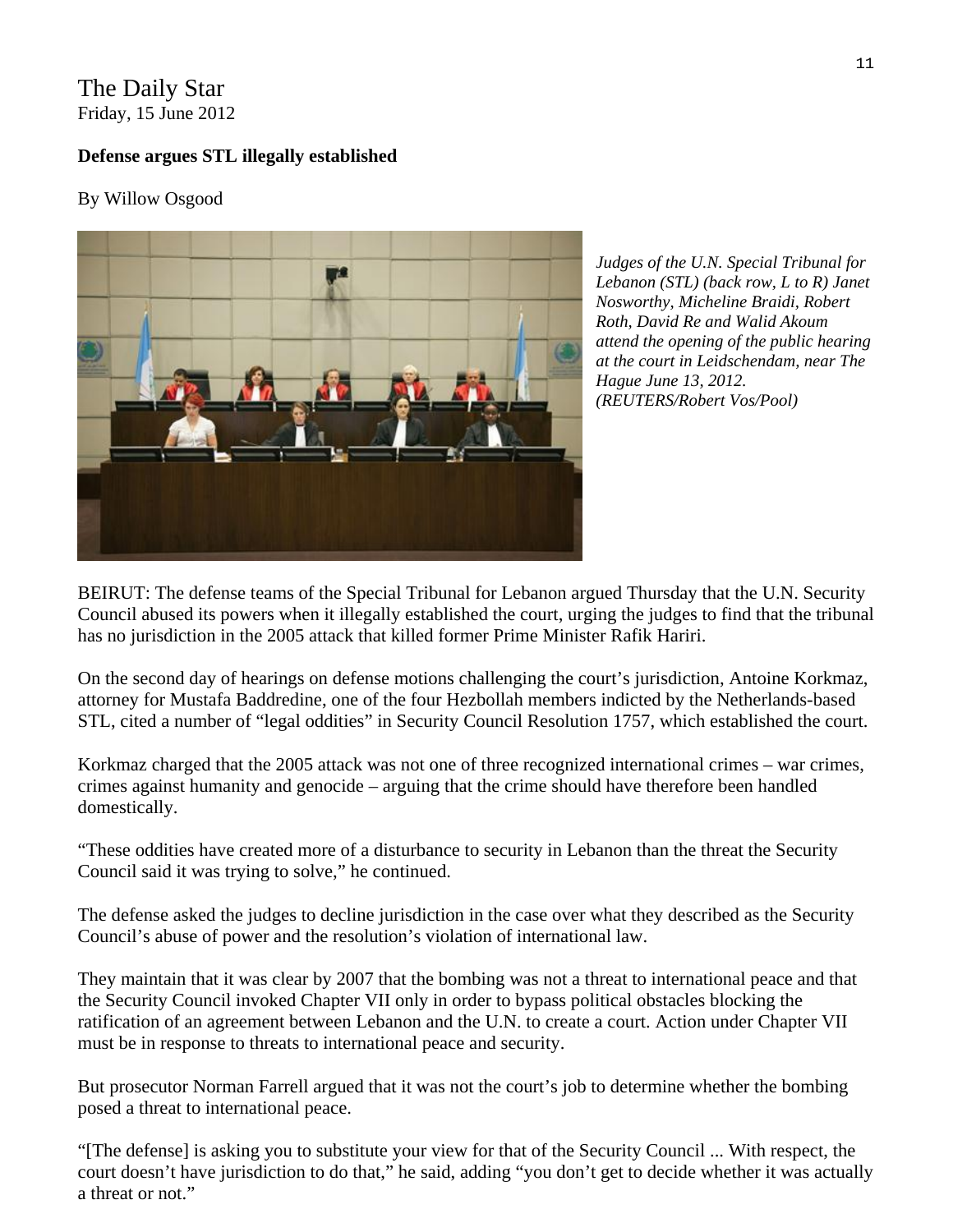He argued that the court could only decide whether the attack was within the "species or class" of acts that constitute such a threat.

Emile Aoun, attorney for defendant Salim Ayyash, countered the prosecutor's argument that Lebanon's cooperation with the court, by paying its dues and compiling a list of Lebanese judges to serve in the court, indicated that its sovereignty had not been violated.

"Our previous government headed by Saad Hariri refused to take a position vis-à-vis the Special Tribunal; this is why it resigned and a new one was established," Aoun said.

"Some said that acquiescence is a kind of approval, but silence doesn't have any meaning in international law; it does not mean consent," he added.

The defense maintains that that resolution imposed an international treaty on Lebanon, in violation of its Constitution and sovereignty.

Thursday's hearing also saw the first appearance in a public session of the attorneys appointed to represent victims of the attack. The attorneys argue in their observations that court is necessary to uphold the rights of the victims.

In their filing, they said that "any claim to Lebanese sovereignty over the investigation and prosecution of those responsible for the atrocities of February 14, 2005 is disingenuous."

They continued their observations by echoing the prosecution's argument that the Security Council has wide powers and that Lebanon as a member state had agreed to Chapter VII resolutions.

The victims "seek the truth, expiation, redress and justice and they have applied to this tribunal to give effect to the rights which nobody seriously challenges that they have," said attorney Peter Haynes, addressing the court.

A date for the ruling on the pretrial motions has yet to be set, but it could come before the judges go on recess in late July, according to STL spokesman Marten Youssef.

In closing the hearing, Judge Roth granted a defense request for documents that were used for the February decision to move to trial in absentia.

That hearing was not attended by the defense attorneys, who were officially assigned to represent the accused men, Baddredine, Ayyash, Hussein Oneissi and Assad Sabra, the following day.

The defense is requesting that the court reconsider that decision.